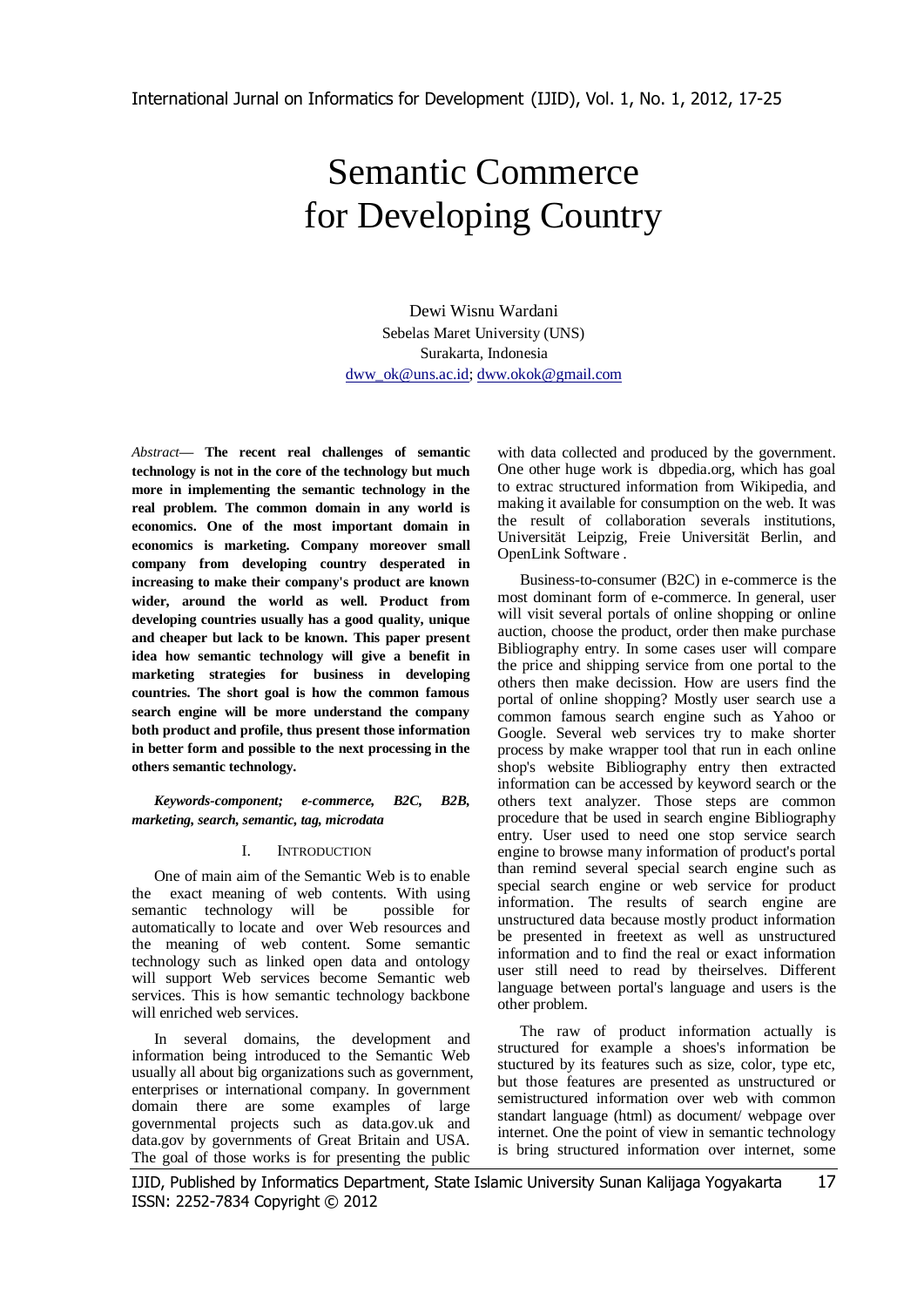researchers call it as web of data. By using semantic technology data, product information will be structured as well as raw information and machine can understand the meaning of data.

Different from document as unstructured information that is made for human, standart technology of semantic web is made for machine and its processing then later for presentation of human. At this point it is not easy for end user to understand and make their data is published over internet as linked data because of its technical than freetext information in document, moreover for a small business.

One common problem on business in developing countries is unfair price, unknown best producer of product or unknown the existing product. Marketing is one important pillar in business and very needed for business to become the winner in the market or at least to make sure will always exist in the market. Marketing become an expensive matter during the its rising importance. Moreover for small business in developing countries, marketing is become one big money problem for them. The other side, in developing countries, small – middle business is "hero" in economics domain Bibliography entry.

First business problem in developing country is unfair price. For example, in agribusiness a farmer as producer usually get the smallest benefit, and the end consumer also usually get unfair price because expensive shipping price. A farmer do not know what market that need their product, or the area of the country that offer better price for their product. They only know big buyer will buy their product. Big buyer usually very few and create game pricing. By using open data of product and its price, it will be cut "hidden shipping price" and the market's price will be more fair because the farmer can reach more benefit and customer will not be desperated of high price anymore. By using this open data, governemnt will be have a great support system to manage the economic's of the countery and small-middle business will be more useful and powerful than before both for B2C or B2B schema, and it is mean the better economics value for the developing country. With open information, by using semantic technology, market will more open even around the world. This is mean both better chances and competitiveness.

The semantic technologies that give the support of this open information, is not easy to be used even the basic one, so its on going research to make this technology can be implemented and be used easily even for non-expert user.

Hence, this is the first step of a whole work idea, to make simple tool for making a structured data of product information and business's profile. Recently, famous search engine also have developed and improved their ability to handle structured data as the beginning idea of semantic technology. Yahoo has developed searchmonkey to feed RDF and

microformat as form of linked data, as well as Google has developed rich snippet. By using this new approach, product information will be structured for machine processing in semantic web as well as for presentation in search engine. Hence, will improve global market of product and business's profile.

# II. RELATED WORKS

# *A. Semantic Web*

The Semantic Web is a Web of actionable information—information derived from data through a semantic theory for interpreting the symbols. The semantic theory provides an account of "meaning" in which the logical connection of terms establishes interoperability between systems Bibliography entry. The Semantic Web is a mesh of information linked up in such a way as to be easily processable by machines, on a global scale Bibliography entry. It is a kind of new way, an effective way to present data over Web as a space of linked data. However, this new technology and its going researches are still a lot effort to make it spread globally since to date is their infancies, moreover for developing country, its pretty hard to find the using of semantic technology. It seems that recently, the true challenge of this emerging technology is not the developing of theory but how this technology could be used as an implementation and deployment.

In order of those challenges, World Wide Web Consorsium and its community have been developing web of data as information that can be manipulated automatically. By augmenting Web pages with data targeted at computers and by adding data and information for machine, it will be transformed the Web into the Semantic Web. Machine will find the meaning of semantic data by following hyperlinks to definitions of key terms and rules for reasoning about them logically. The resulting infrastructure will spur the development of automated Web services such as highly functional agents. The first step of all whole big picture of semantic technology is publish structured data over the web by using standart of semantic technology. End users need to compose Semantic Web pages and add new definitions and rules that will assist with semantic markup.

# *B. Web of Structured Data*

Structured Data in this term is structured data over Web. As be know document such webpages is a kind of unstructured data. Unstructured data is made for human interpretation. Structured data over Web is made for machine interpretation then later for human. It is blooming of standart to make it happened, structured data on the web. Some of those standarts are XML (eXtensible Markup Language) then RDF, RDFa ("a" as awesome), Microformat etc. The other research is doing in Linked Data.

XML is language much like HTML, XML was designed to carry data, not to display data, XML tags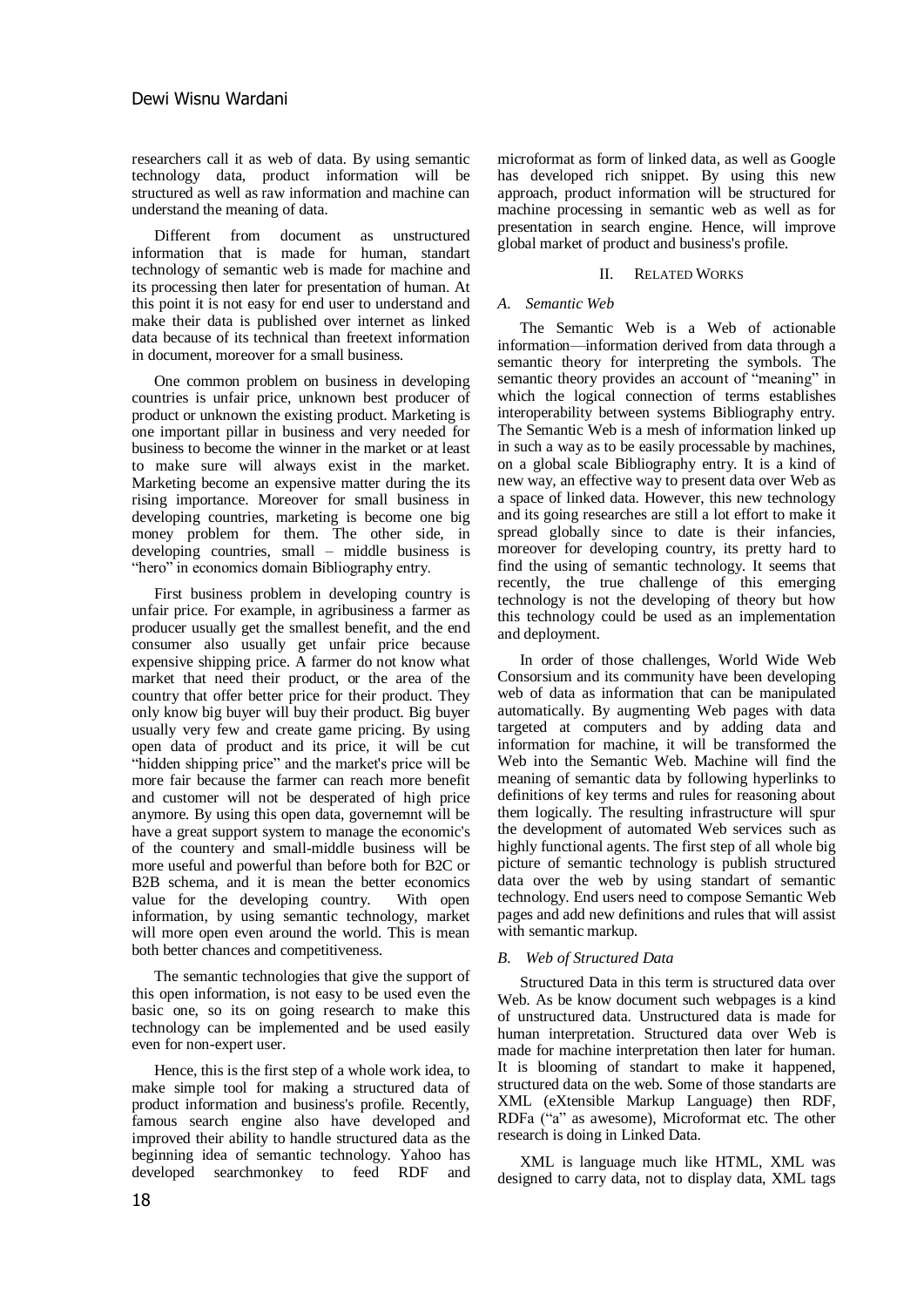are not predefined. User need to define theirs own tags. XML is designed to be self-descriptive Bibliography entry. XML is like the wrapper of structured data over the web. RDF stands for Resource Description Framework is language for representing information about resources in the World Wide Web. This Primer is designed to provide the reader with the basic knowledge required to effectively use RDF. It introduces the basic concepts of RDF and describes its XML syntax. It describes how to define RDF vocabularies using the RDF Vocabulary Description Language, and gives an overview of some deployed RDF applications. It also describes the content and purpose of other RDF specification documents Bibliography entry. Different from XML, RDF deals with new data model over the Web, which using XML as wrapper of data model. RDFa just like RDF, it is a kind extention of RDF for web Bibliography entry.

Microformat is an approach for using existing HTML syntax to embed certain kinds of structured data Bibliography entry. Microformat and microdata are quite more structured in syntax and recently three famous search engine agreed to use standart microdata and others standart from Schema (http://schema.org) as their supported strandart. Hopefully this means that any website can implement these and get the benefits of the enhanced display with any search engine. Microformats are a set of simple, open data formats built upon existing and widely adopted standards. Different from the above others standart, microformat is built for human and for machine later. It is because microformat as complement of XHTML, so it isn't new language, just new way of using languages, easy to be implemented as real world standart of semantic markup. These kind of markup, microformat and microdata will more be considered in this work, since supporting from real search engine.

Linked Data is one form of Structured Data. In summary, Linked Data is simply about using the Web to create typed links between data from different sources Bibliography entry. These may be as diverse as databases maintained by two organisations in geographical locations, or simply heterogeneous systems within one organisation that, historically, have not easily interoperated at the data level. As we said the above paragraph that the first to do to spread the deployment of semantic technology is publish structured data over the web by using standart of semantic technology. The goal of Linked Data is to enable people to share structured data on the Web as easily as they can share documents.

By using this kind of structured data then the data firstly will be easier to be crawled by search engine and later will be enables create links between data from different data sources then more later for the others task of semantic technology. This part is one of basic idea of this work.

# *C. Semantic Technology in Economics Domain*

Eventhough its not new technology but in economics domain its just been implemented in some task. Economics has been tried to implement in several task. A few works among then as follow,

# *Semantic Technologies for Economic and Financial Information Management*

 A large amount of valuable economic and financial data is prudeuced and published on the web, but its interpretation and processing is a hard and timeconsuming task. As been known that a big part of the data or information is text or unstructured data on the web. Text or unstructured data quite hard to become automated in managing. The other side, still a lot difficulties in natural language, and content mining of text. It is also time consumming, and hard to make it a sgeneral approach. Each case need different approach. Using and searching those information is difficult as well, often get disappointed result, and push the user to to use different keys or approach. In order to overcome these problems, efficient filtering, search, and browsing mechanisms are needed by information consumers to access the relevant contents for their needs or business, and find their way through in an effective way. On the information provision side, efficient production, management and delivery technologies are needed as well. Information and then become knowledge are key activities in modern economies and considerable efforts and resources are devoted to them by web. In financial field an optimal handling of information assets is important matter. Financial information is a conceptually domain where information is huge in volume, highly valuable in business and complex scenario, where the exchange and integration of information for its posterior analysis is a key task for financial analysts. Innovation modelling is a key of strategic area in handling huge volume, complex and highly value of financial information. Within this innovation of modelling, semantic technology will contribute in exchanging and integrating and an increasing interest in evaluating those modelling. This work Bibliography entry present two applications of semantic technologies to the financial domain, namely: a) the management of economic and financial information, and b) the building of explicit information models for the exchange of information in the investment funds market, comparing the use of XBRL and the use of semantic languages such as OWL. With the description and analysis of these applications, we shall attempt to illustrate and analyse the possibilities for exploiting semantic technologies in the financial domain, the achieved and expected benefits therein, and the problems and obstacles to be overcome in the future.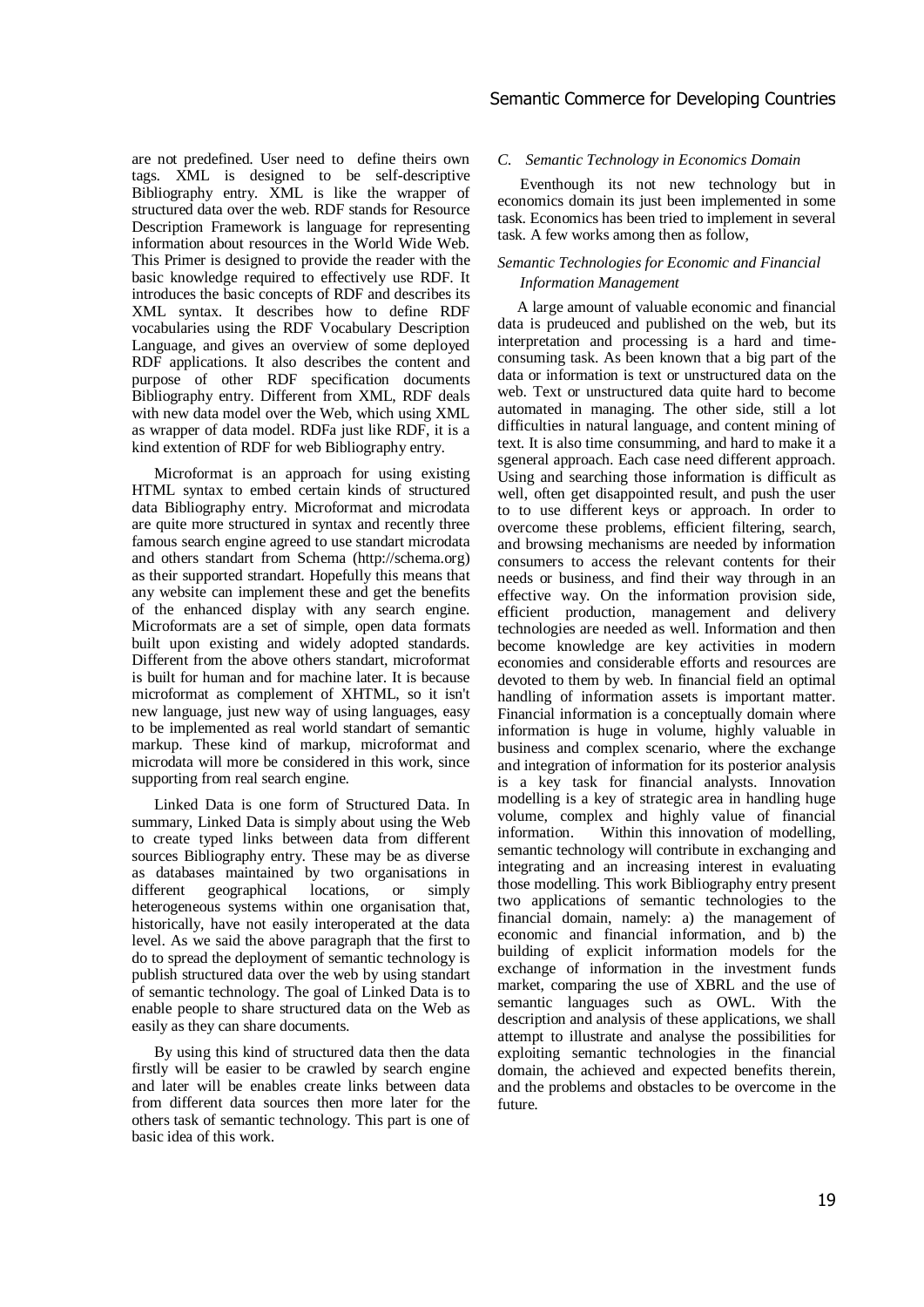# *Semantic in Business Intelligent*

This work, Bibliography entry had proposed that the importance of analytical tools still has lack and must be solved to make the decission of business will be more powerful and flexible as well. This work has goal in integrating business semantics into analytical tools by using semantic descriptions as explaination of functionalities and services the tool.have Real implementation was making an architecture for business intelligence, which uses semantic web technology based on IRS-III framework. It also has additional feature, presented OntoDSS. OntoDSS is a prototype tool based on this architecture that describe some the functionalities and services that may be provided to make decission.

IRS-III is a framework and implemented infrastructure for Web Semantic Modelling Ontology (WSMO). WSMO has four main part. These are Ontologies, Goals, Web Services, and Mediators. Ontology just like an engine to do semantic interoperability. Ontology will be used by all the others part as semantic gule from one part to the others. Goals represent the aims that users would like to achieve via the WSMO's web services. A Web service will be selected from seeking and then execute when it is needed. The WSMO's web services has descriptions. It describes behavior of the functional of an actual Web service. Mediators tells the meaning and link two components, and also define the mappings between both components. In the this approach, ontologies use to create the necessary knowledge models for defining exploratory functionalities in the analytical tools, making them driven by the business semantics. This worl even use OCML for creating the business intelligence (BI) domain model, the service models and the application domain models.

# *Semantic Web for Business Process Management.*

It is been known that Business Process Management (BPM) is the approach to manage the execution of IT-supported business operations from a business expert's process view rather than from a technical perspective. It has been working as common tool for long time term. BPM has gained significant attention by both research and industry, and many BPM tools are already available. However, there is lack in BPM's mechanization, such as creating inertia in the necessary evolution and dynamics of business processes, it does not provide a truly unified view on the process space of an organization. This work, Bibliography entry trace back those problems semantic approach, for example, the limitation of machineaccessible semantics, and show that the modeling constructs of Semantic Web Services frameworks, especially WSMO, are a natural fit to creating such a representation. This work proposed combination Semantic Web Services(SWS) which is much more lay on WSMO within BPM and make collaboration namely Semantic Business Process Management (SBPM). Semantic Web technology, such as ontology

languages, repositories, reasoners, and query languages, provides scalable methods and tools for the machine-accessible representation and manipulation of knowledge. Semantic Web Services (SWS) make use of Semantic Web technology to support the automated discovery, substitution, composition, and execution of software components. Hence some services can be provided by this work, such as represent and semantically describe each existing atomic and composite process inside an organization as a SWS in a process repository; capture the complete IT landscape (e.g. hardware, operating systems, manufacturing equipment) in the form of an ontology; gather domain knowledge (e.g. technical constraints, business rules) and store it in the form of axioms in a rule language (which can be part of the ontology language); map transactional data from the various systems (e.g. ERP) to an instance store; express queries in an ontology query language; model business experts' needs as WSMO goals, and use a SWS execution environment for the mediation between business goals and queries, and the actual process space.

# *D. Semantic Markup for Business*

As be said on above paragraph that recently, the real challenge is the implementation of semantic technology in real world, not only theoritical or lab discussion. A practical approach to adopt Semantic Web technologies enables large organizations to share data while achieving clear private as well as public reuse benefits Bibliography entry. Many researchers and communities have been trying to make this emerging technology become live in real world, such as in corporate Bibliography entry, included in business and commerce Bibliography entry Bibliography entry or e-government Bibliography entry etc. Business and commerce as corporate can be used as first domain to embed by semantic technologies. Need more time and effort embed semantic tecnologies as public, then semantic can be easily implemented for smaller scope like corporate Bibliography entry.

In B2C or B2B commerce, in convensional way, business do data transaction do data exchange using Electronic Data Interchange (EDI). As be known that EDI such an isolated technology which is only a kind expert user could deal with. Internet has infrastructures to do information exchange included business to business (B2B) communication. B2B communication is communication between two company that used to have related profiles or products. Example of B2B: business communication between shoes factory and factory of leather. In global market, business will be more depend and needs internet and web technologies, more B2C and B2B would be built. Yet, there is still a problem where mostly those B2C and B2B portals still use standart document exchange over the Web such as HTML (hypertext markup language). The new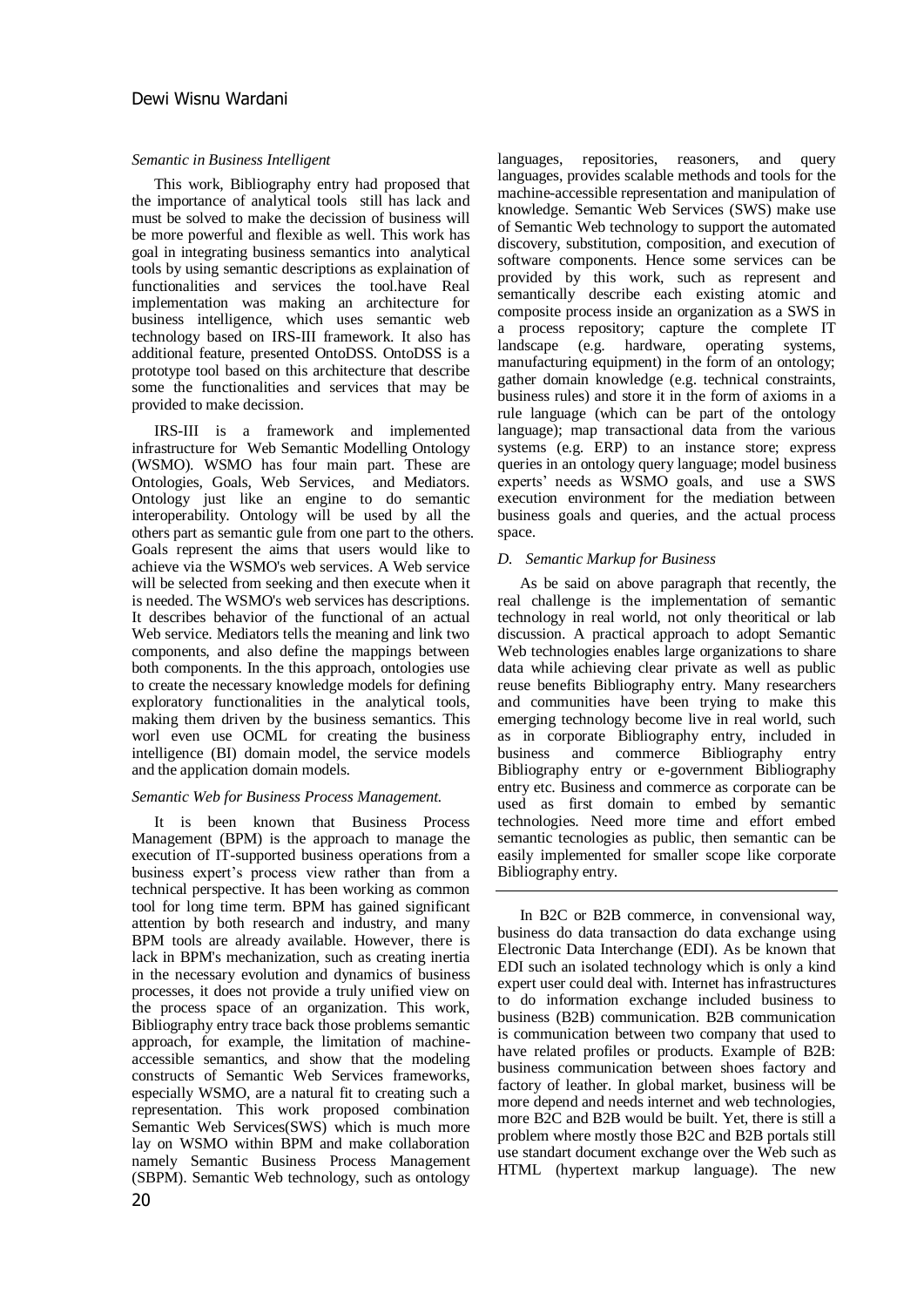standard of XML is a big improvement but can still support communications only in cases where there is a priori agreement on the vocabulary to be used and on its meaning.

Bibliography entry proposed a metasearch framework to configure a customer's purpose, make and dispatch proper queries to each shopping mall, evaluate search results from malls, and show the customer the product list with a ranking. Ontology mapping is used for generating proper queries for malls that have different taxonomies of product category, also implemented an inference based search engine using ontology and Web Services for each mall. Next question is how to integrate it with common search engine. Users used to like to use one stop service search engine, user dont like remind a lot special search engines or special web services.

Some others do initial research in particular area of business, one of those is marketing. The development of XML-based e-commerce standards has led to the same problems EDI initiatives ran into in the past: A wide range of competing standards has been developed and is used by different trading communities. Today suppliers often have to maintain their product catalogs in several XML formats for different market places and customers. Semantic technologies could help to solve these problems by offering a framework for standard mapping and to identify entities like products and traders across different standards Bibliography entry. Next question is how to use it for improving marketing of product.

# *E. E-commerce CMS with Semantic Tagging*

In this article we present a different approach to the problem, in which a standard, general purpose content management system is extended and integrated into Semantic Web. In this way, organizations can keep using the software they are already accustomed to, thus keeping the training and adjustment costs low. An integration plan is proposed for an open source CMS – eZ Publish.

An approach more similar to ours is to introduce mapping between schema of relational databases that are at the heart of most of today's systems, and RDF / RDFs. Triplify is an example of such software, and offers a generic mapping tool for exposing relational data to the Semantic Web. This is an oversimplified approach for complex CMS solutions that store data in different back end systems and have additional content related features like access control policies.

The closest work comes from Drupal community. Drupal, as of version 7 (at this time still under development), will offer out-of the box RDF output of some of the basic content stored in the CMS (like node titles, creation dates, comments count etc.). Set of specialized contributed modules is provided that can be used for defining and outputting additional semantic data from the structured content inside Drupal content store. SPARQL endpoint, which is also

provided as a contributed module in Drupal 7, will enable external clients to access this semantic data in a standardized manner. For accessing external semantic data RDF Proxy module will be developed that will enable integration of external semantic web sources into Drupal installation. By this manner, information can be distributed and kept accurate across multiple sources on the Internet.

# III. RESEARCH ISSUE

Recently, semantic technology is about Knowledge Engineering/Ontology Engineering, Knowledge<br>Representation and Reasoning, Information Representation and Reasoning, Information Management, Basic Web information technologies, Semantic Web Infrastructure, Resource Description Framework/ RDFSchema, Semantic Web Languages, Semantic Web Rules+Logic, Proof in the Semantic Web, Security/ trust/ privacy in the Semantic Web, Natural Language and the Semantic Web application is something in the end of topic. In my opinion, the most important in the stage of this emerging technology, the semantic technology is challanging in using it for real and broad domain. This is how we need to give direction to emerging technology, or this emerging technology will be ended just like the others technology, that might be very good in experimental but poor in large real implementation.

The other interesting idea that we think it will be huge in implementation is semantic web for enriching cloud-computing. The multi-cloud computing world we're moving to needs to unleash itself from the host of application programming interfaces (APIs) used by each new provider. This trend is bringing the industry down the road of vendor lock-in that might ultimately prevent users from choosing a new cloud-computing provider based on location or other features that might also be important to them. At a high level, today's cloud platform and infrastructure providers are doing much of the same thing, but require applications to interact with them in completely different ways. The semantic web offers a solution to the emerging problem. It starts with work being done at the Cloud Computing Interoperability Forum, to create a common cloud taxonomy and ontology, which is a way to express cloud computing and its subsequent parts in terms of a consensus data model. Researcher has been building Semantic Web to APIs as part of a broader effort to create a unified cloud interface, a Semantic Abstraction Layer, single programmable interface for all other APIs, with OWL (Web Ontology Language) serving as the basis of that model. If successful, it potentially opens up the door to new opportunities in the form of a global cloud and what it can enable. The scenario is enterprises can do global performance testing to see how applications respond based on using a series of clouds connected together for simulations of million users. Cloud vendors who might like the idea of locking in cloud customers are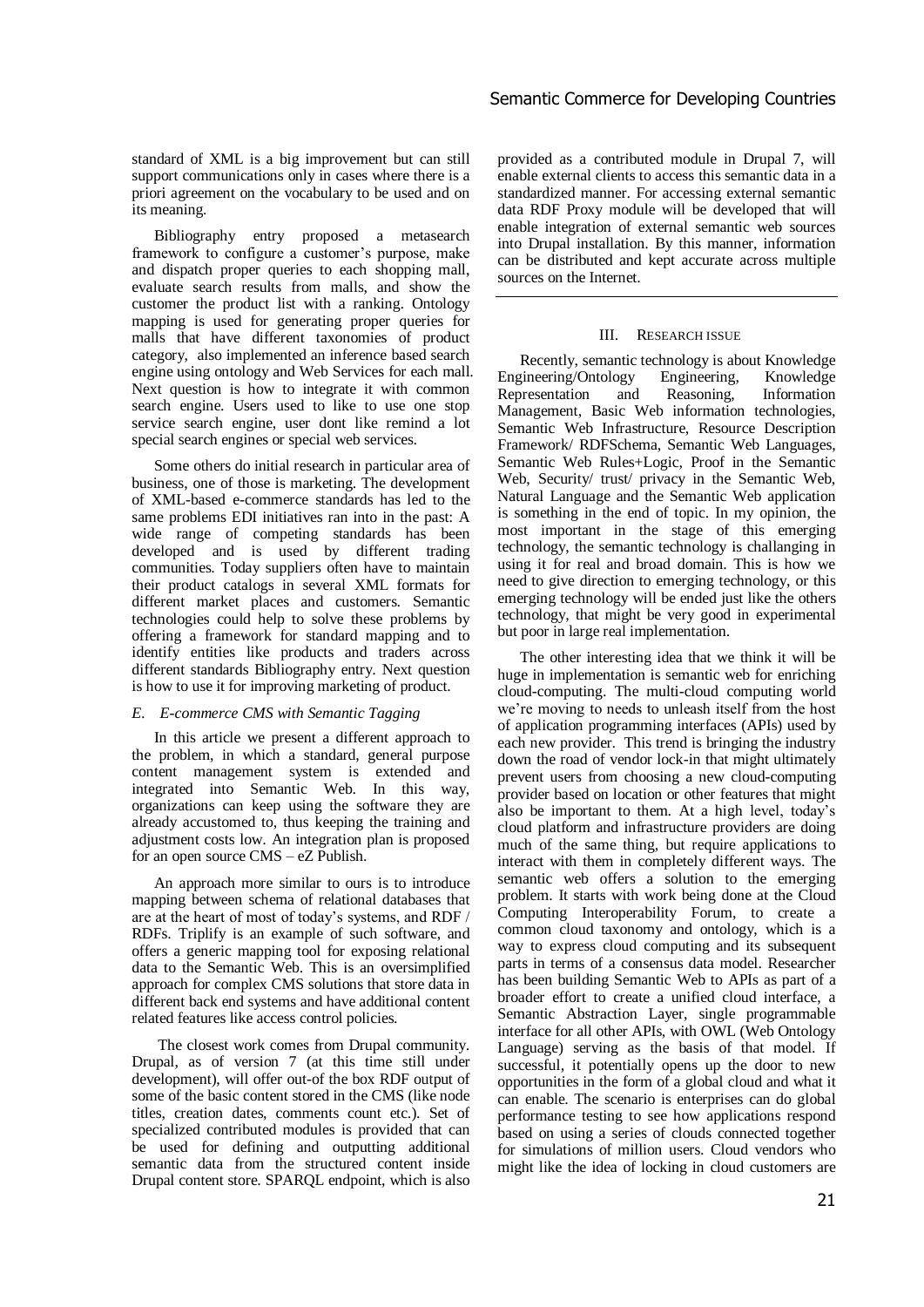missing the bigger picture — a unified cloud interface isn't so much a threat to send customers into the arms of competitors as much as it is a chance to give cloud providers more weight with users because of what they can enable. It will be a killer application for the semantic web is in the ability for machines to interact with one another in a common way, and looking at it from the point of knowledge management is the wrong way. The better opportunity is in the management of machines and how they interact on a broader basis. Cloud-computing will be very usefull for developing countries in economic – business moroover enriching by semantic technology, that proven in interoperability.

Yet, for the first step of those work we will built the basic one. Semantic Technology is not new but quite new for implementing in some domains, business-economics for example. For informatics person it need to be learned more and not quite easy, moreover for non expert user. This condition will be more complicated in developing countries who has several lack to implement this technology, meanwhile as written in the introduction part, that developong countries has small-middle business than give a lot contibution in business and economics of the country even the world. Those situation drive us to create new way in using this technology so it will be more useful for non expert user and for developing country. The big goal of this intention should be covered a whole of this approach, from the backbone to the possible applications. Both side is on going research. In this first work, we will try a simple approach how this aproach will be more useful for small-middle business's product such a developing countries's product to be more known because search engine can reach these information better than the common one.

The main motivation of this first work is to make generic product's publisher to make search engine easier to reach the strucured data of product, moreover for famous search engine. First step for a big goal is publish data/structured data to Web. In business case let the world know your business's products then let semantic technologies do the rest. In small business like in developing country like Indonesia, they got a lot quality products as well as world quality, it will more competitive if let the world know their products.

In other side, small business still need assist to make it real, because it isn't simple task for them to publish their product information suit to structured information. First advantage of this step is search engine will index the information better than just document of product information. Second one is that this strucured data as well as open linked data on the web which can be processed by machine and connected to another linked data which will be a part of dataspace on the web.

In this first approach, we use microdata as semantic markup. This semantic markup are not more flexibel as well as RDF or RDFa, but for up to date microdata and next the others semantic markup from

http://schema.org would become real application of semantic web for search engine, so this approach use microdata instead. Three famous search engines, Google, Yahoo and Bing-Microsoft also have agreement to use Schema.org as their semantic markup. By using this markup, the product and business's profile will be easier to be crawled then better to be presented by serach engine. Search engine will present the information as semantic markup meaningfully snippet. However, consider that schema.org takes more time to be matured in implementation we will use the previous one, http://data-vocabulary.org instead, latest version is released December 28th 2010. Later we will improve it use vocabularies from http://schema.org or the other mature vocabulary for e-commerce such as GoodRelations.

# IV. METHODOLOGY

We used simple approach in this work. The main purpose of this work is create tool for non-expert user and small business's as well. Firstly, we make an observation what are the general need of business especially small business's need for publish their information as well as their marketing information. Secondly, make an online system as tool to create semantic markup then they can be added easily on their's business's website

Microdata is a part of semantic markup of HTML5. Main motivation of using semantic markup is to make machine understand the data. Web pages have an underlying meaning that people understand when they read the web pages. But search engines have a limited understanding of what is being discussed on those pages. By adding additional semantic tags to the HTML of web pages, tags cay "say" about what the information description. Otherwise, it can help search engines and other applications better understand your content and display it in a useful, relevant way. Microdata is a set of tags, introduced with HTML5. HTML5 is the 5th major revision of the core language of the World Wide Web: the Hypertext Mark-up Language (HTML), initiated and developed mainly by WHATWG (Web Hypertext Applications Technology Working Group). Started with the aim to improve HTML in the area of Web Applications, HTML5 introduces a number of semantic elements Bibliography entry.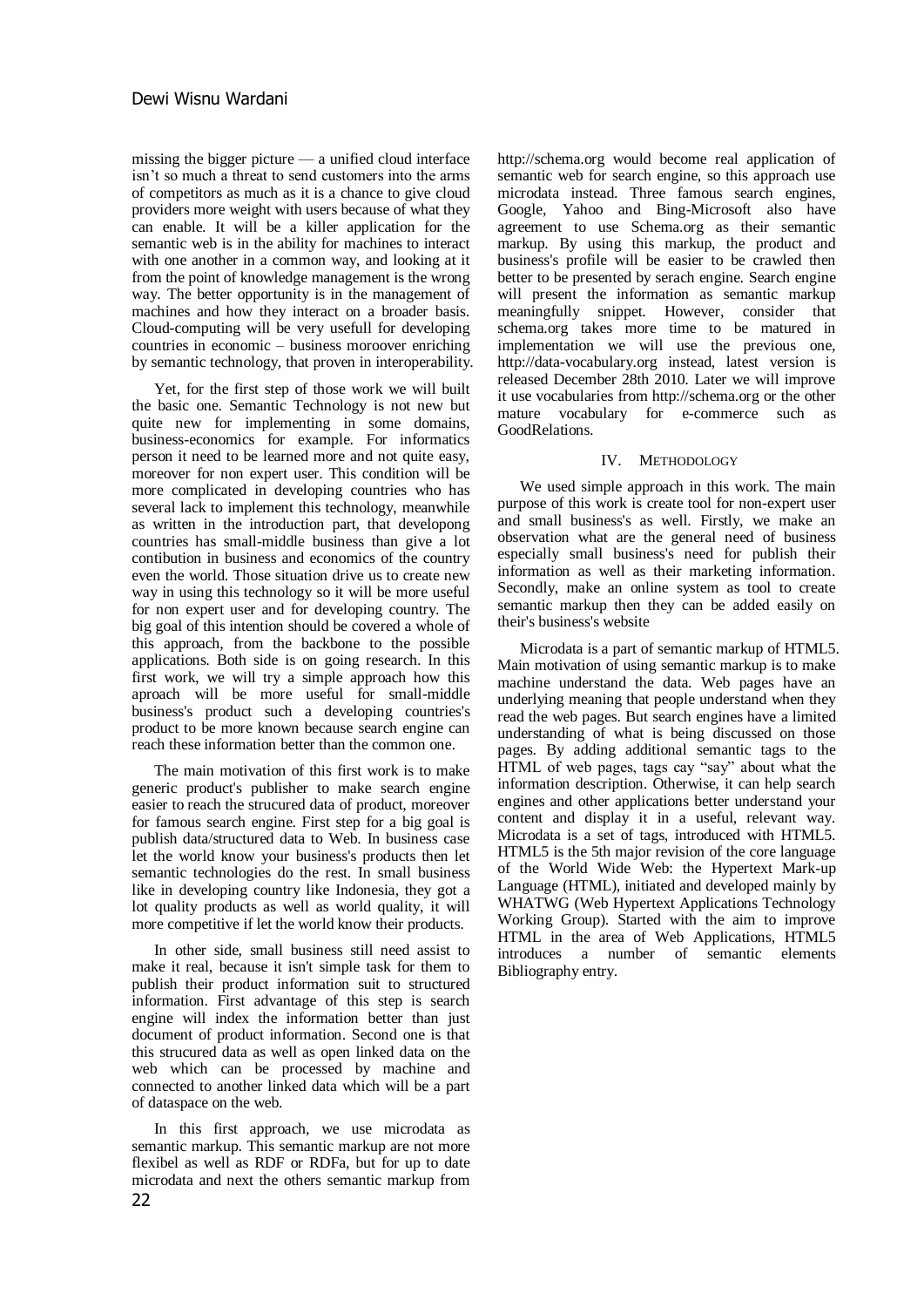# Semantic Commerce for Developing Countries



Here is the block diagram of the system.

Figure1. Block Diagram of System

Webpage of tool can be reached by web browser, provide the interface of system for user. Web server manage the communication between user and validation of semantic markup, convert it as bundle of HTML5 tag. Semantic Markup provide by microdata vocabulary from Schema.org. User will use the bundle of tag HTML to present structured data on their webpage easily, then search engines will parse it and present the information as well as understandable by machine.

We named it ESME (Easily Semantic Mark-up for E-commerce)



Easily Semantic Mark-up for E-Commerce

released August 2011 Information System Lab Informatics Department Sebelas Maret University

#### **Read This First**

#### Figure 2. ESME beta v.1.0

As reminder that this approach was built for machine comsumming, in this work is search engine, not or later for human consumming, so we did not give much attention presentation for human. Therefore, we also made the online tool quite simple, consider that the future user is non-expert in adding semantic markup and vocabulary. Common user can use it easily. There is a help menu each step what should to do. As have shown on the figure 2, it has single page for input content of semantic markup, by now only for the business, the owner of business (for b2b) and the product (for b2c).



**Business Information:**<br>the information will be useful for B2B



Figure 3. Snapshoot of ESME

#### V. EXPERIMENTAL

In this experiment, we emphasis our measure on how is our framework can make automatically semantic markup that can be used for e-commerce and can be used by non-expert in semanctic technologies. This tool is very simple, non-expert user only need a few steps. Firstly input all the fiels, save it, then the data will be validated and be converted to html format (with semantic tag) automatically. Secondly, put the html file on their e-commerce website then and let search engine crawl it, parse it and present it as information that can be processed by machine .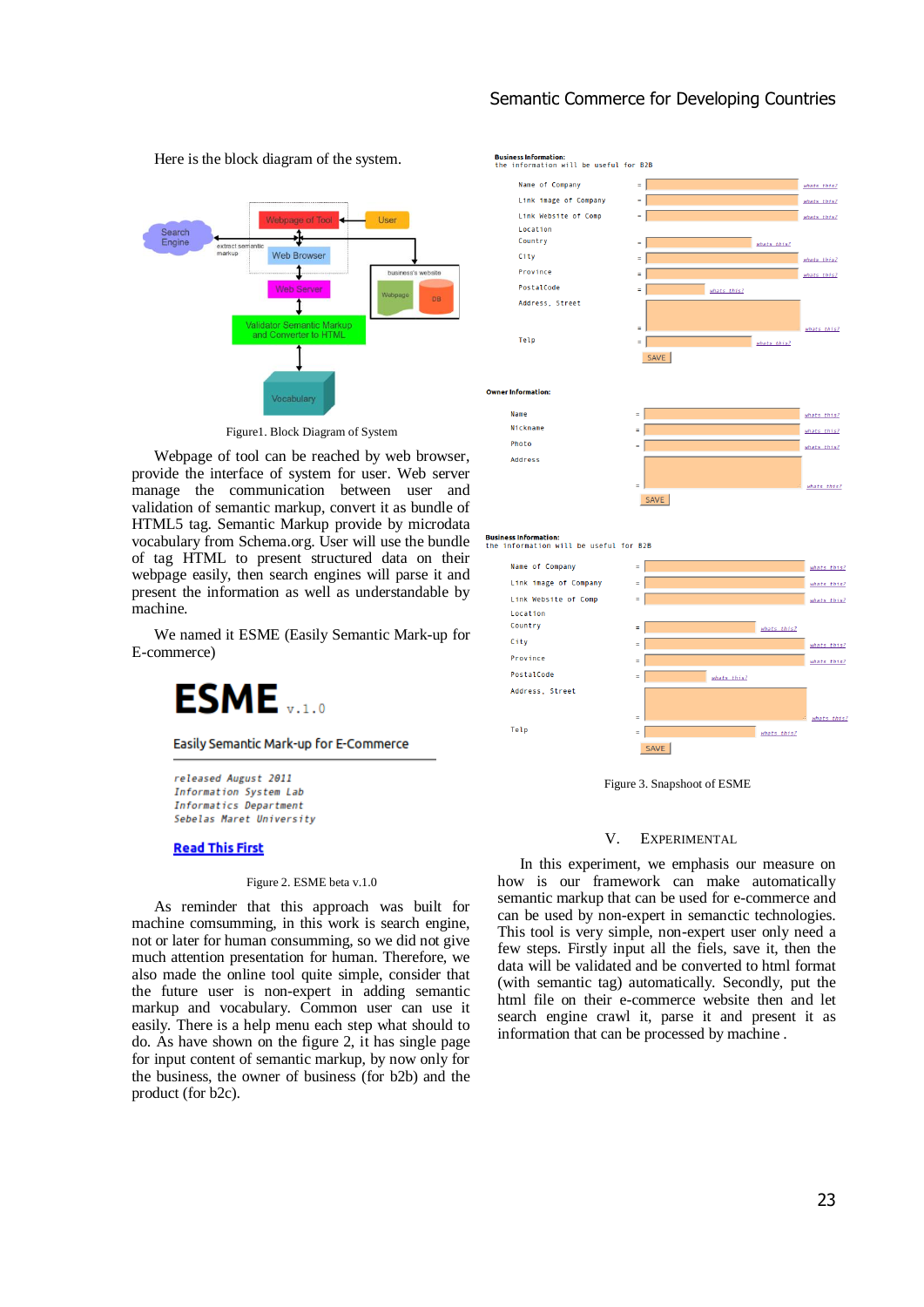# Dewi Wisnu Wardani

# Google search preview Sumartono If.mipa.uns.ac.id/Exp/Owner.html - Cached<br>Kebakkramat Karanganyar - Owner - Cloth Grocery<br>The except from the page will show up here. The reason we can't show text<br>from your webpage is because the text depends on the query Figure 4. Example of experiment which is showed in rich snippet of Google Extracted rich snippet data from the page

#### Item

Type: http://data-vocabulary.org/person photo = http://2.bp.blogspot.com/\_Ci7IPpsSBvQ/SIRoWjstDpI/AAAA/  $name = Sumartono$  $title = Owner$ affiliation = Cloth Grocery url text = Cloth Grocery

href = http://www.tokopakaian.com/ address =  $Item(1)$ 

#### Item 1

Type: http://data-vocabulary.org/address street-address = Kebakkalang RT.2 RW.8 locality = Kebakkramat region = Karanganyar postal-code =  $57777$ .<br>country-name = Indonesia

#### Extracted rich snippet data from the page

em<br>
Type: http://schema.org/organization<br>
nange = http://www.tokopakaian.com/templates/hello\_africa/images/banner2.jpg<br>
name = Cloth Grocery<br>
description = Sell batik, cloth for men, women etc<br>
description = Sell batik, c url = http://www.tokopakaian.com<br>telephone = 62-271-5852362  $\begin{array}{r}\n\text{telephone} = 62-271 \\
\text{address} = Item(1)\n\end{array}$ 

#### Item<sub>1</sub>

Type: http://schema.org/postaladdress<br>streetaddress = Kebakkalang RT.2 RW.8 streetaddress - Rebakkalang<br>addresslocality = Kebakkrama<br>addressregion = Karanganyar<br>postalcode = 57777 addresscountry = Indonesia

#### Extracted rich snippet data from the page

\*\*\*\*<br>Type: http://schema.org/organization<br>limage = http://www.tokopakaian.com/templates/hello\_africa/images/banner2.jpg<br>name = Cloth Grocery<br>description = Sell batik, cloth for men, women etc  $url = http://www.tokopakajan.com$  $\frac{1}{2}$ delephone = 62-271-5852362<br>
address =  $Item(1)$ 

Item 1

.....<br>Type: http://schema.org/postaladdress streetaddress = Kebakkalang RT.2 RW.8 streetaddress - Rebakkrama<br>addresslocality = Kebakkrama<br>addressregion = Karanganyar<br>postalcode = 57777 addresscountry = Indonesia

#### Extracted rich snippet data from the page Itam m<br>Type: http://schema.org/product . naporadneme<br>⊢= Arda Jumbo name = Arda Jumbo<br>brand = Arda<br>category = Batik blouse<br>identifier = BTK-110770.ARD description = Batik blouse, long arm, shanghai style, simple, elegan, material is paris cotton seller = http://www.tokopakajan.com  $address = Item($ ست - ست<br>= USD\$1: image = http://www.tokopakaian.com/components/com virtuemart/shop image/product/1fbl Item 1 Type: http://schema.org/organization ur text = http://www.tokopakajan.com href = http://www.tokopakaian.com

Figure 5. Result of parsing of semantic markup-microdata by search engine

We mixed in using ddata-vocabulary.org and schema.org, to let us know that both are accepted. We had tried few times using rich snippet testing of Google-beta version, consider that this tool accept several format. Other famous search engine for ecommerce, searchmonkey of Yahoo! prefer schema from GoodRelations since that making standart of semantic markup is on going discussion among researchers. Consider that semantic markup is for machine consumming, we did not emphasis in human view, non-expert user could modify easily the html file to make better in design as human consumming.

#### VI. CONCLUSIONS AND FUTURE WORKS

This work had showed easy way for non-expert user in small business to add semantic markup on their webpages. By these webpages, machice include search engine will help this business to be reachable easily and help the business for their global market. We plan make this tool more mature and adapt standart schema and still emphasis for supporting small business in developing country to gain more advantage from web technology.

#### ACKNOWLEDGEMENT

Thanks to www.tokopakaian.com, small online business in the village in Karanganyar, for allowing me use their website as resource for this work.

#### **REFERENCES**

- [1] Adida, B. and Birbeck, M., "RDFa primer: Bridging the human and data webs", Retrieved June, vol.20, 2008
- [2] Adrian Paschke and Alexander Kozlenkov, A Rule-based Middleware for Business Process Execution, 2008
- [3] Alonso, JL and Carranza, C. and Castells, P. and Foncillas, B. and Lara, R. and Rico, M. and others, "Semantic Web Technologies for Economic and Financial Information Second International Semantic Web Conference (ISWC 2003), 2003
- [4] Antoniou, G. and Van Harmelen, F., "A semantic web primer", ISBN:0262012103, The MIT Press, 2004